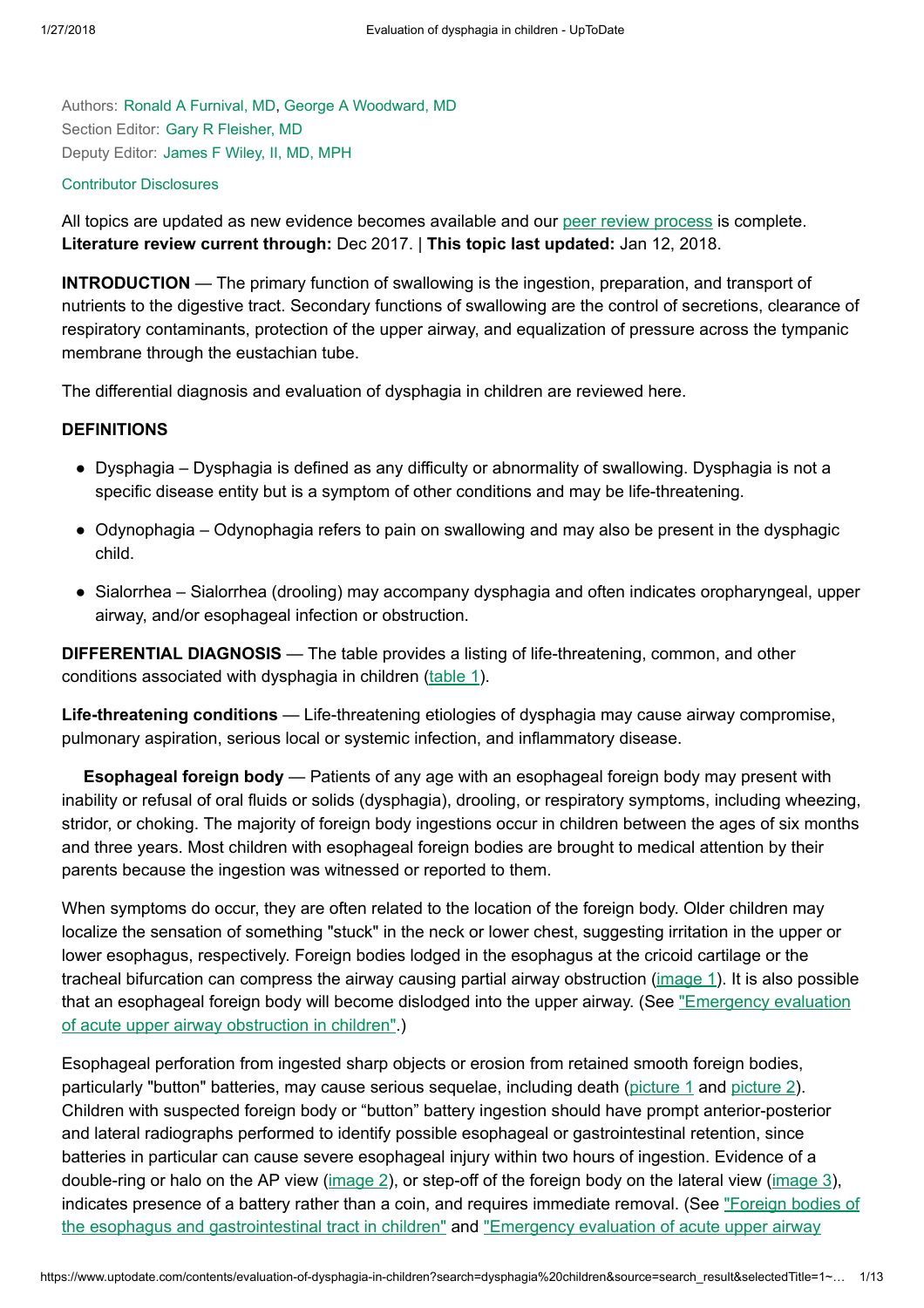#### 1/27/2018 Evaluation of dysphagia in children - UpToDate

obstruction in children" and "Button and [cylindrical battery](https://www.uptodate.com/contents/emergency-evaluation-of-acute-upper-airway-obstruction-in-children?source=see_link) ingestion: Clinical features, diagnosis, and initial management", section on ['Esophageal impaction'.\)](https://www.uptodate.com/contents/button-and-cylindrical-battery-ingestion-clinical-features-diagnosis-and-initial-management?sectionName=Esophageal+impaction&anchor=H17&source=see_link#H17)

Impacted meat or other food bolus is the most common esophageal foreign body in adults but is relatively rare in children. It usually presents as dysphagia beginning acutely while eating. In children presenting with a food impaction, there is a higher incidence of underlying esophageal pathology (strictures, achalasia, eosinophilic esophagitis, or esophageal motility disorders) as compared to children with other esophageal foreign bodies [[1\]](https://www.uptodate.com/contents/evaluation-of-dysphagia-in-children/abstract/1). Children who are in acute distress or unable to swallow oral secretions following food impaction require immediate attention and removal of the impaction. If the patient is comfortable and able to handle oral secretions, endoscopic intervention can be delayed, as many food impactions will pass spontaneously. (See "Foreign bodies of the esophagus and [gastrointestinal tract](https://www.uptodate.com/contents/foreign-bodies-of-the-esophagus-and-gastrointestinal-tract-in-children?sectionName=Esophageal+food+impaction&anchor=H19&source=see_link#H19) in children", section on 'Esophageal food impaction'.)

Stevens-Johnson syndrome — Stevens-Johnson syndrome (SJS), toxic epidermal necrolysis (TEN), and SJS/TEN overlap syndrome represent disorders of uncertain etiology that are characterized by desquamative lesions of the skin and mucous membranes ([picture](https://www.uptodate.com/contents/image?imageKey=EM%2F76141&topicKey=EM%2F6445&search=dysphagia+children&rank=1%7E150&source=see_link) 3 and picture 4 and picture 5 and picture 6). Drooling and dysphagia commonly accompany severe [oropharyngeal mucosal sloughing.](https://www.uptodate.com/contents/image?imageKey=ALLRG%2F66134&topicKey=EM%2F6445&search=dysphagia+children&rank=1%7E150&source=see_link) Cases with less than 10 percent epidermal involvement are classified as SJS; those with 30 percent or more involvement are classified as TEN; cases with between 10 and 30 percent involvement are considered overlap SJS/TEN.

TEN is almost invariably drug-induced, while SJS is associated with infections, as well as drug administration. SJS and TEN begin with a prodrome of fever and influenza-like symptoms one to three days before the development of mucocutaneous and skin lesions. Characteristic vesicular and bullous skin lesions then appear and progress over several days, followed by sloughing [\(picture](https://www.uptodate.com/contents/image?imageKey=DERM%2F82150&topicKey=EM%2F6445&search=dysphagia+children&rank=1%7E150&source=see_link) 7 and [picture](https://www.uptodate.com/contents/image?imageKey=DERM%2F68458&topicKey=EM%2F6445&search=dysphagia+children&rank=1%7E150&source=see_link) 8 and [picture](https://www.uptodate.com/contents/image?imageKey=DERM%2F59418&topicKey=EM%2F6445&search=dysphagia+children&rank=1%7E150&source=see_link) 9 and [picture](https://www.uptodate.com/contents/image?imageKey=EM%2F73805&topicKey=EM%2F6445&search=dysphagia+children&rank=1%7E150&source=see_link) 3 and [picture](https://www.uptodate.com/contents/image?imageKey=EM%2F76141&topicKey=EM%2F6445&search=dysphagia+children&rank=1%7E150&source=see_link) 5). Multiorgan involvement, including tracheobronchitis, may occur. (See "Stevens-Johnson syndrome and toxic epidermal necrolysis: Pathogenesis, [clinical manifestations,](https://www.uptodate.com/contents/stevens-johnson-syndrome-and-toxic-epidermal-necrolysis-pathogenesis-clinical-manifestations-and-diagnosis?source=see_link) and diagnosis".)

Caustic ingestion — Dysphagia is the most common symptom of caustic oropharyngeal and esophageal injury [\(picture](https://www.uptodate.com/contents/image?imageKey=EM%2F53496&topicKey=EM%2F6445&search=dysphagia+children&rank=1%7E150&source=see_link) 10). Patients may also present with drooling, oral burns, retrosternal or abdominal pain, hematemesis, and features suggesting upper airway injury, such as stridor, hoarseness, nasal flaring, and retractions. Caustic ingestion may also cause a chemical epiglottitis or an esophageal perforation with mediastinitis. (See "Caustic [esophageal injury](https://www.uptodate.com/contents/caustic-esophageal-injury-in-children?source=see_link) in children" and "Epiglottitis (supraglottitis): Management" and ['Esophageal perforation'](https://www.uptodate.com/contents/epiglottitis-supraglottitis-management?source=see_link) below.)

Retropharyngeal abscess — Retropharyngeal abscess occurs most commonly in children between the ages of two and four years. Retropharyngeal abscess often is a polymicrobial infection. The predominant bacterial species are Streptococcus pyogenes (group A streptococcus), Staphylococcus aureus (including methicillin-resistant S. aureus), and respiratory anaerobes (including Fusobacteria, Prevotella, and Veillonella species).

Early in the disease process, the findings may be indistinguishable from those of uncomplicated pharyngitis. With disease progression, symptoms related to inflammation and obstruction of the upper aerodigestive tract develop. Children with retropharyngeal abscess eventually appear ill with moderate fever. Symptoms may include dysphagia, odynophagia, drooling, pain on neck extension, torticollis, and/or muffled or "hot potato" voice. In addition, respiratory distress, stridor, and/or neck swelling, mass, or lymphadenopathy may be present. (See ["Retropharyngeal infections](https://www.uptodate.com/contents/retropharyngeal-infections-in-children?source=see_link) in children".)

Epiglottitis — Suspected epiglottitis, which occurs rarely among children immunized against Haemophilus influenza, type B, is a medical emergency. To minimize morbidity and mortality, prompt recognition and treatment is critical ([table](https://www.uptodate.com/contents/image?imageKey=PEDS%2F80169&topicKey=EM%2F6445&search=dysphagia+children&rank=1%7E150&source=see_link) 2). (See "Epiglottitis (supraglottitis): [Clinical features](https://www.uptodate.com/contents/epiglottitis-supraglottitis-clinical-features-and-diagnosis?source=see_link) and diagnosis" and "Epiglottitis [\(supraglottitis\):](https://www.uptodate.com/contents/epiglottitis-supraglottitis-management?source=see_link) Management".)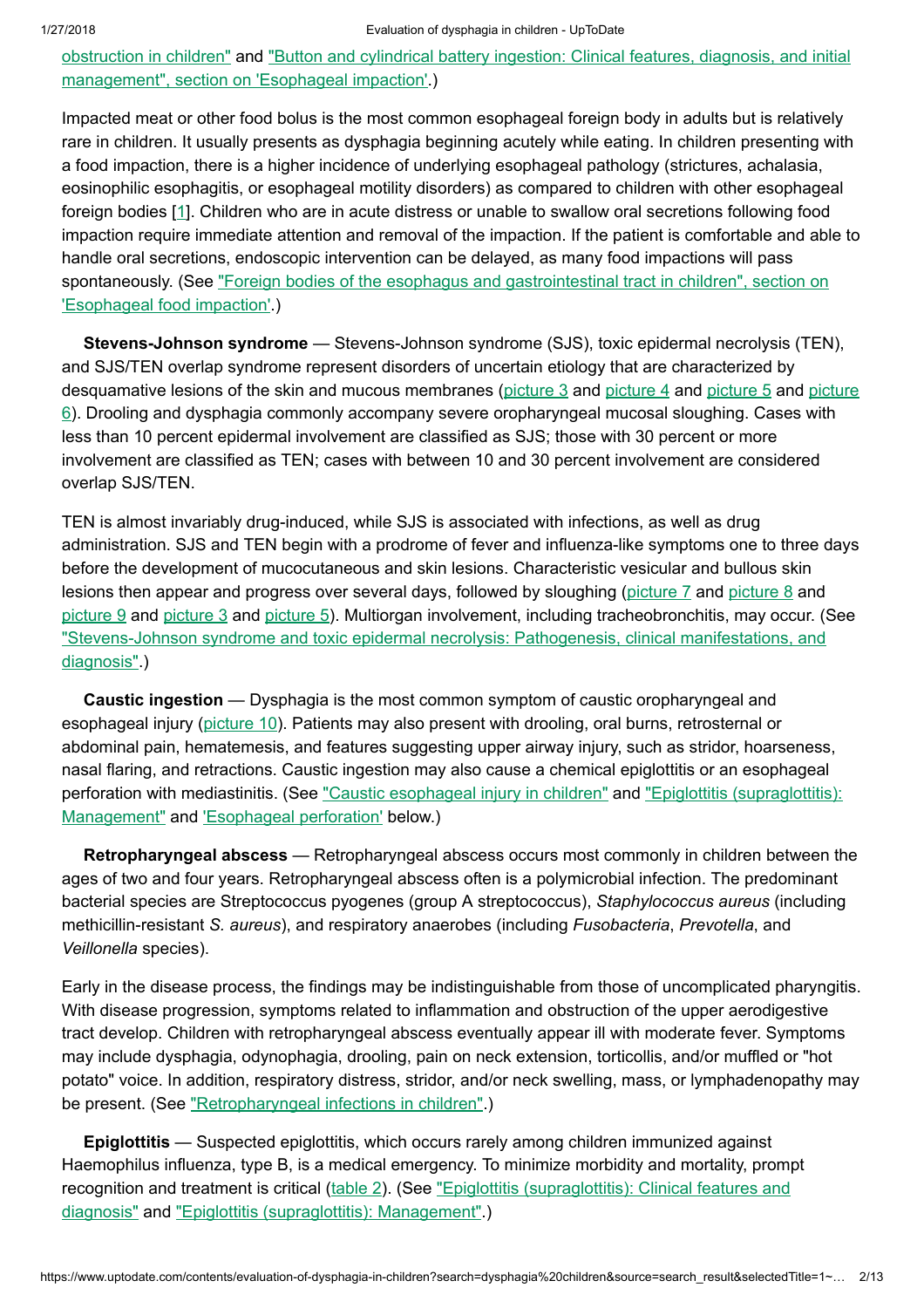Abrupt onset and rapid progression (within hours) of dysphagia, drooling, and distress ("the three D's") are hallmarks of epiglottitis in children. Sudden onset of high fever (between 38.8 and 40.0ºC), odynophagia, and severe sore throat are also characteristic of infectious epiglottitis. Non-infectious epiglottitis may also occur in children who ingest caustic substances or hot liquids.

Children with epiglottitis usually appear "toxic" [\(picture](https://www.uptodate.com/contents/image?imageKey=PEDS%2F76538&topicKey=EM%2F6445&search=dysphagia+children&rank=1%7E150&source=see_link) 11) and may assume a sitting position with the trunk leaning forward, neck hyperextended, and chin thrust forward in an effort to maximize the diameter of the obstructed airway (the "tripod" posture) [\(picture](https://www.uptodate.com/contents/image?imageKey=PEDS%2F79826&topicKey=EM%2F6445&search=dysphagia+children&rank=1%7E150&source=see_link) 12). They may be reluctant to lie down. Although many patients have minor antecedent upper respiratory tract symptoms, the usual duration of notable illness before hospitalization is <24 hours and frequently <12 hours. (See "Epiglottitis [\(supraglottitis\):](https://www.uptodate.com/contents/epiglottitis-supraglottitis-clinical-features-and-diagnosis?source=see_link) Clinical features and diagnosis".)

Central nervous system infection — Children with meningitis, encephalitis, or cerebral abscess may have impaired consciousness (lethargy, obtundation, or coma) with loss of the gag reflex and dysphagia. They may also rarely exhibit bulbar signs with difficulty swallowing due to infection of the components of the swallowing pathway (eg, cortical motor stripe, vagus nerve nucleus). Fever is usually present and may be of variable elevation.

Most patients with bacterial meningitis also present with fever and with clinical findings of meningeal inflammation (nausea, vomiting, irritability, anorexia, headache, confusion, back pain, and nuchal rigidity). However, the clinical manifestations of bacterial meningitis are variable and nonspecific; no single sign is pathognomonic. (See ["Bacterial meningitis](https://www.uptodate.com/contents/bacterial-meningitis-in-children-older-than-one-month-clinical-features-and-diagnosis?sectionName=CLINICAL+FEATURES&anchor=H5&source=see_link#H5) in children older than one month: Clinical features and diagnosis", section on 'Clinical features'.)

Children with encephalitis often have fever, altered mental status, seizures, and/or focal neurologic signs. (See "Acute viral encephalitis in children: [Clinical manifestations](https://www.uptodate.com/contents/acute-viral-encephalitis-in-children-clinical-manifestations-and-diagnosis?sectionName=CLINICAL+FEATURES&anchor=H2&source=see_link#H2) and diagnosis", section on 'Clinical features'.)

Impairment of swallowing — A diverse group of neurologic conditions associated with poor coordination of swallowing may lead to dysphagia with pulmonary aspiration of saliva or food. Etiologies include cerebral palsy, traumatic brain injury, demyelinating diseases (eg, Guillain-Barré syndrome with bulbar weakness [Miller Fisher syndrome]), botulism, congenital myopathies, mitochondrial myopathies, spinal muscular atrophy, and neurodegenerative diseases (eg, metachromatic leukodystrophy, Alexander disease, Krabbe disease, juvenile amyotrophic lateral sclerosis) [\[2](https://www.uptodate.com/contents/evaluation-of-dysphagia-in-children/abstract/2)]. (See separate topic reviews.)

These patients often present with respiratory distress and clinical findings of aspiration pneumonia (eg, hypoxia, fever, tachypnea, cyanosis, rales). Empiric treatment of aspiration pneumonia is discussed separately. (See ["Pneumonia](https://www.uptodate.com/contents/pneumonia-in-children-inpatient-treatment?sectionName=Aspiration+pneumonia&anchor=H23&source=see_link#H23) in children: Inpatient treatment", section on 'Aspiration pneumonia'.)

Tetanus — Tetanus is a nervous system disorder characterized by muscle spasms that is caused by the toxin-producing anaerobe, Clostridium tetani. While tetanus is now rare in the developed world, the disease remains a threat in developing countries. Dysphagia and trismus are common presenting symptoms in patients with generalized tetanus. Other clinical findings may include stiff neck, opisthotonos, and risus sardonicus (sardonic smile). (See ["Tetanus".](https://www.uptodate.com/contents/tetanus?source=see_link))

Patients with generalized tetanus characteristically have tonic contraction of their skeletal muscles and intermittent intense muscular spasms. Since patients with tetanus have no impairment of consciousness or awareness, both the tonic contractions and spasms are intensely painful. Tetanic spasms may be triggered by loud noises or other sensory stimuli, such as physical contact or light.

Diphtheria — Diphtheria occurs rarely in developed countries but remains a serious disease throughout much of the world. It is an acute, communicable disease caused by the Gram-positive bacillus, Corynebacterium diphtheriae. Respiratory diphtheria has a gradual onset of symptoms with sore throat, odynophagia, malaise, and low grade fever being the most common. In a significant percentage of patients, toxin elaborated locally induces the formation of a coalescing pseudomembrane which can extend to any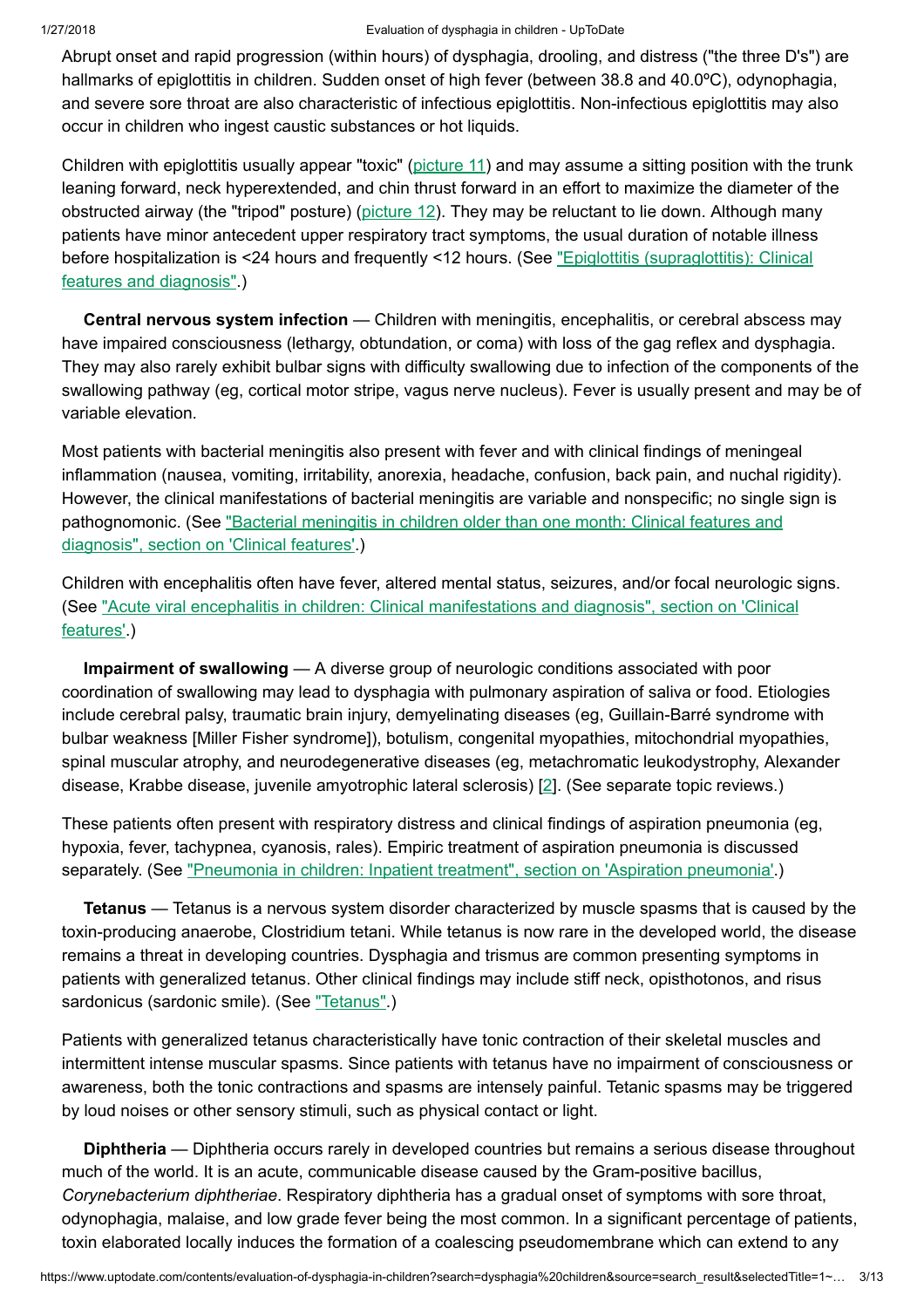portion of the respiratory tract from the nasal passages to the tracheobronchial tree and cause odynophagia.

Neurologic toxicity with uncoordinated swallowing, dysphagia, upper airway obstruction, and/or pulmonary aspiration is unusual in mild disease but develops in up to three-fourths of patients with severe diphtheria.

Poliomyelitis — Although polio no longer poses the public health threat in the United States that it once did, areas of endemic wild-type poliovirus still exist in other areas of the world. Up to one-third of patients may develop bulbar [involvement](https://www.uptodate.com/contents/polio-and-infectious-diseases-of-the-anterior-horn?source=see_link) with dysphagia, dysarthria, and difficulty handling secretions. (See "Polio and infectious diseases of the anterior horn".)

Central nervous system tumor — Cranial neuropathies with drooling, dysphagia, diplopia, impairment of ocular movements, and/or facial palsy, suggest underlying brainstem pathology. These findings represent common localizing signs of central nervous system tumors. (See ["Clinical manifestations](https://www.uptodate.com/contents/clinical-manifestations-and-diagnosis-of-central-nervous-system-tumors-in-children?sectionName=Cranial+nerve+palsies&anchor=H530843036&source=see_link#H530843036) and diagnosis of central nervous system tumors in children", section on 'Cranial nerve palsies'.)

Esophageal perforation — Esophageal perforation and mediastinitis occur rarely in children. Caustic ingestions, erosive esophageal foreign bodies (ie, button batteries), and esophageal procedures (eg, endoscopy, dilation of esophageal strictures) are the most frequent causes [[3,4\]](https://www.uptodate.com/contents/evaluation-of-dysphagia-in-children/abstract/3,4). Clinical findings of esophageal perforation include:

- Dysphagia
- Neck pain (cervical esophageal perforation)
- Chest pain (thoracic esophageal perforation)
- Dyspnea

In addition, hematemesis may occur if the foreign body erodes into adjacent vascular structures. (See "Button and cylindrical battery ingestion: Clinical features, diagnosis, and initial management", section on ['Esophageal impaction'.\)](https://www.uptodate.com/contents/button-and-cylindrical-battery-ingestion-clinical-features-diagnosis-and-initial-management?sectionName=Esophageal+impaction&anchor=H17&source=see_link#H17)

Esophageal perforation progresses to mediastinitis when oral and gastric fluids contaminate the mediastinal space. Mediastinitis typically presents with fever and subcutaneous emphysema and rapidly progresses to septic shock within hours if not rapidly detected and treated. This infection is usually polymicrobial and is caused by mouth flora, including Staphylococcus species, Streptococcus species, anaerobic bacteria, and Gram-negative bacteria [[4\]](https://www.uptodate.com/contents/evaluation-of-dysphagia-in-children/abstract/4).

Laboratory evaluation of these patients should include a complete blood count, blood culture, electrolytes, and type and screen.

Plain radiographs of the chest (AP and lateral) and neck (soft tissue lateral and AP) will detect esophageal perforation in 90 to 95 percent of patients [[3\]](https://www.uptodate.com/contents/evaluation-of-dysphagia-in-children/abstract/3). Findings depend on the location of the perforation. Neck films demonstrate air in the prevertebral fascial planes of the retropharynx and subcutaneous emphysema in patients with cervical esophageal perforations. Findings associated with more distal esophageal perforations on chest radiograph include pneumomediastinum, subcutaneous emphysema, pleural effusion, hydrothorax, hydropneumothorax, and subdiaphragmatic air (upright film).

When suspected, esophageal perforation warrants emergent consultation with a surgeon with pediatric thoracic surgery expertise.

Contrast esophagography or computed tomography may identify the specific site of esophageal perforation and are confirmatory studies [\[3](https://www.uptodate.com/contents/evaluation-of-dysphagia-in-children/abstract/3)]. The choice of confirmatory test is best guided by a surgical consultant.

Management priorities are as follows: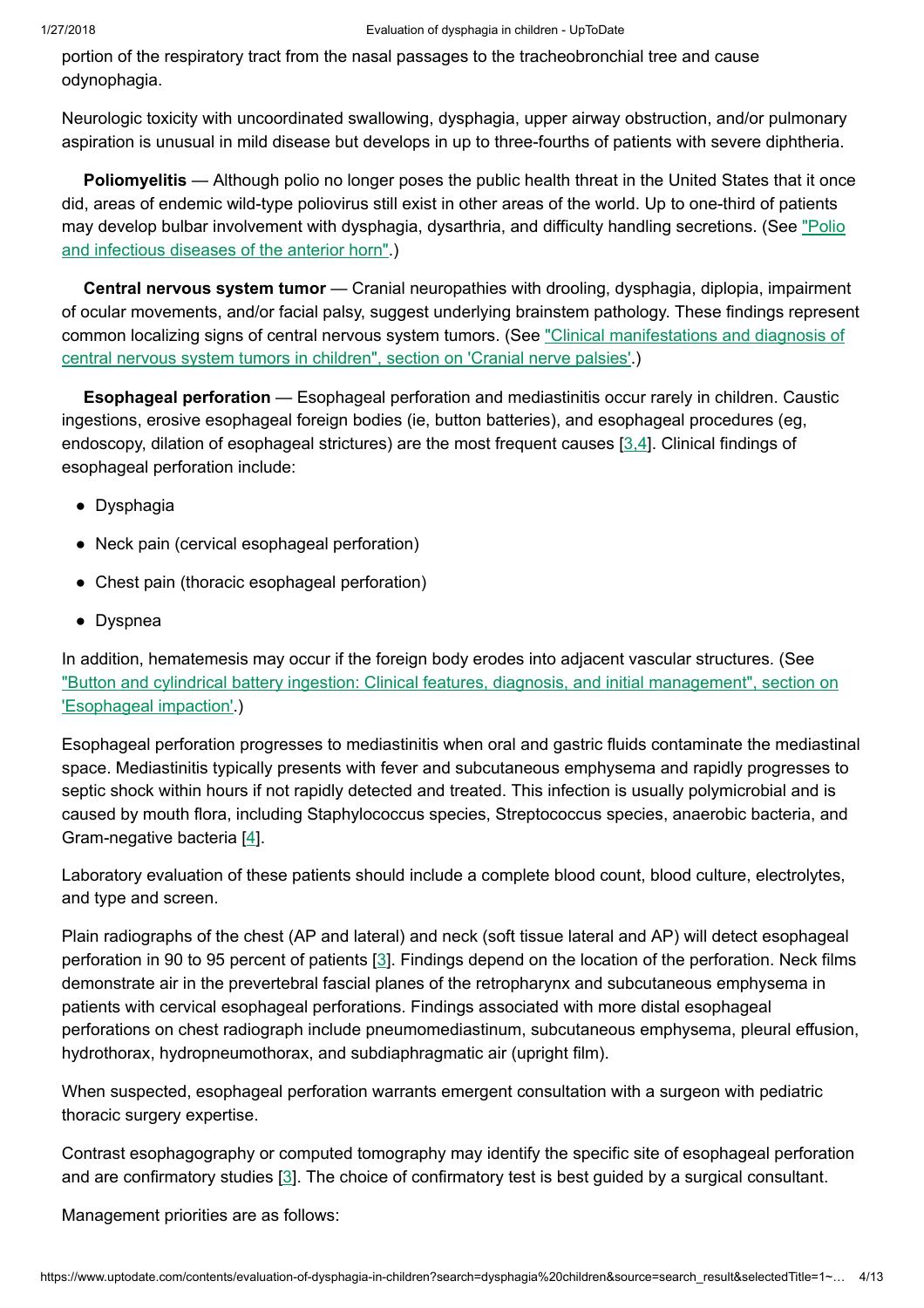- Aggressive treatment of hypovolemia and shock as determined by the patient's circulatory status [\(algorithm](https://www.uptodate.com/contents/image?imageKey=EM%2F77079&topicKey=EM%2F6445&search=dysphagia+children&rank=1%7E150&source=see_link) 1) (see ["Initial management](https://www.uptodate.com/contents/initial-management-of-shock-in-children?source=see_link) of shock in children")
- Administration of a broad spectrum antibiotic regimen that provides coverage for Gram-positive cocci (including methicillin-resistant Staphylococcus aureus), anaerobic bacteria, and Gram-negative bacteria (eg, [ceftazidime](https://www.uptodate.com/contents/ceftazidime-pediatric-drug-information?source=see_link) and [clindamycin](https://www.uptodate.com/contents/clindamycin-pediatric-drug-information?source=see_link))
- Surgical drainage, ideally within 24 hours of esophageal perforation
- In patients with active bleeding, endotracheal intubation, hemodynamic stabilization, and emergent thoracotomy in the operating room

Mortality from esophageal perforation varies from approximately 0 to 10 percent in patients who undergo drainage procedures within 24 hours to as high as 31 percent in patients where definitive drainage is delayed beyond 24 hours  $[5.6]$ .

# Common conditions

Stomatitis — Stomatitis, the inflammation of the mucous lining of the mouth and throat, is one of the most common causes of dysphagia in children and is typically associated with viral infection (eg, enterovirus or herpesvirus infection).

- Enteroviruses cause the hand, foot, and mouth syndrome which is characterized by fever, oral vesicles on the buccal mucosa and tongue, and peripherally distributed small, tender cutaneous lesions on the hands, feet, buttocks, and (less commonly) genitalia.
- The enterovirus, Coxsackie A virus, is also the etiologic agent of herpangina, a vesicular enanthem of the tonsillar fauces and soft palate that principally affects children 3 to 10 years of age. Oropharyngeal symptoms of sore throat are accompanied by fever and odynophagia. Most disease occurs during summer outbreaks. (See "Hand, foot, and mouth disease and [herpangina",](https://www.uptodate.com/contents/hand-foot-and-mouth-disease-and-herpangina?sectionName=Herpangina&anchor=H4639791&source=see_link#H4639791) section on 'Herpangina' and "Hand, foot, and mouth disease and [herpangina",](https://www.uptodate.com/contents/hand-foot-and-mouth-disease-and-herpangina?sectionName=Hand%2C+foot%2C+and+mouth+disease&anchor=H4639421&source=see_link#H4639421) section on 'Hand, foot, and mouth disease' and "Hand, foot, and mouth disease and [herpangina".](https://www.uptodate.com/contents/hand-foot-and-mouth-disease-and-herpangina?source=see_link))
- Herpetic gingivostomatitis is caused by herpes simplex virus type 1 and typically occurs in children between six months and five years of age. Clinical features of HSV-1 stomatitis include a prodrome of fever and constitutional symptoms, followed by oral and extraoral lesions. The lesions begin as vesicles, which coalesce to form painful ulcers [\(picture](https://www.uptodate.com/contents/image?imageKey=PEDS%2F58542&topicKey=EM%2F6445&search=dysphagia+children&rank=1%7E150&source=see_link) 13). Associated findings include fever, bad breath, odynophagia, anorexia, and submandibular or cervical lymphadenitis.

Treatment of viral stomatitis caused by enterovirus is primarily supportive and consists of administration of appropriate oral pain medications (eg, *[ibuprofen](https://www.uptodate.com/contents/ibuprofen-pediatric-drug-information?source=see_link)* 10 mg/kg every six hours as needed) and encouragement of adequate fluid intake. Topical therapy (eg, equal parts of aluminum [hydroxide](https://www.uptodate.com/contents/aluminum-hydroxide-pediatric-drug-information?source=see_link) and [magnesium](https://www.uptodate.com/contents/magnesium-hydroxide-pediatric-drug-information?source=see_link) hydroxide [eg, Maalox]) and [diphenhydramine](https://www.uptodate.com/contents/diphenhydramine-pediatric-drug-information?source=see_link) may be effective in some patients. Topical viscous [lidocaine](https://www.uptodate.com/contents/lidocaine-pediatric-drug-information?source=see_link) or [benzocaine](https://www.uptodate.com/contents/benzocaine-pediatric-drug-information?source=see_link) should be avoided in young children because of the risk for toxicity from mucosal absorption or ingestion. In severe cases, oral opiates may be required for pain control. On occasion, children will refuse to drink and require intravenous treatment for dehydration. (See "Treatment of hypovolemia [\(dehydration\)](https://www.uptodate.com/contents/treatment-of-hypovolemia-dehydration-in-children?source=see_link) in children".)

The management of herpetic gingivostomatitis is discussed in greater [detail separately.](https://www.uptodate.com/contents/herpetic-gingivostomatitis-in-young-children?sectionName=MANAGEMENT&anchor=H11&source=see_link#H11) (See "Herpetic gingivostomatitis in young children", section on 'Management'.)

Infectious pharyngitis — Patients with dysphagia and clinical evidence of infectious pharyngitis are managed according to the infectious etiology [\(algorithm](https://www.uptodate.com/contents/image?imageKey=PEDS%2F64820&topicKey=EM%2F6445&search=dysphagia+children&rank=1%7E150&source=see_link) 2). Common pathogens include enterovirus, adenovirus, Epstein-Barr virus, Group A Streptococcus, and Neisseria gonorrhoeae. On occasion, children with pharyngitis have such severe pain with swallowing that they refuse fluid intake and become dehydrated. The approach to the diagnosis of infectious pharyngitis and the treatment of dehydration in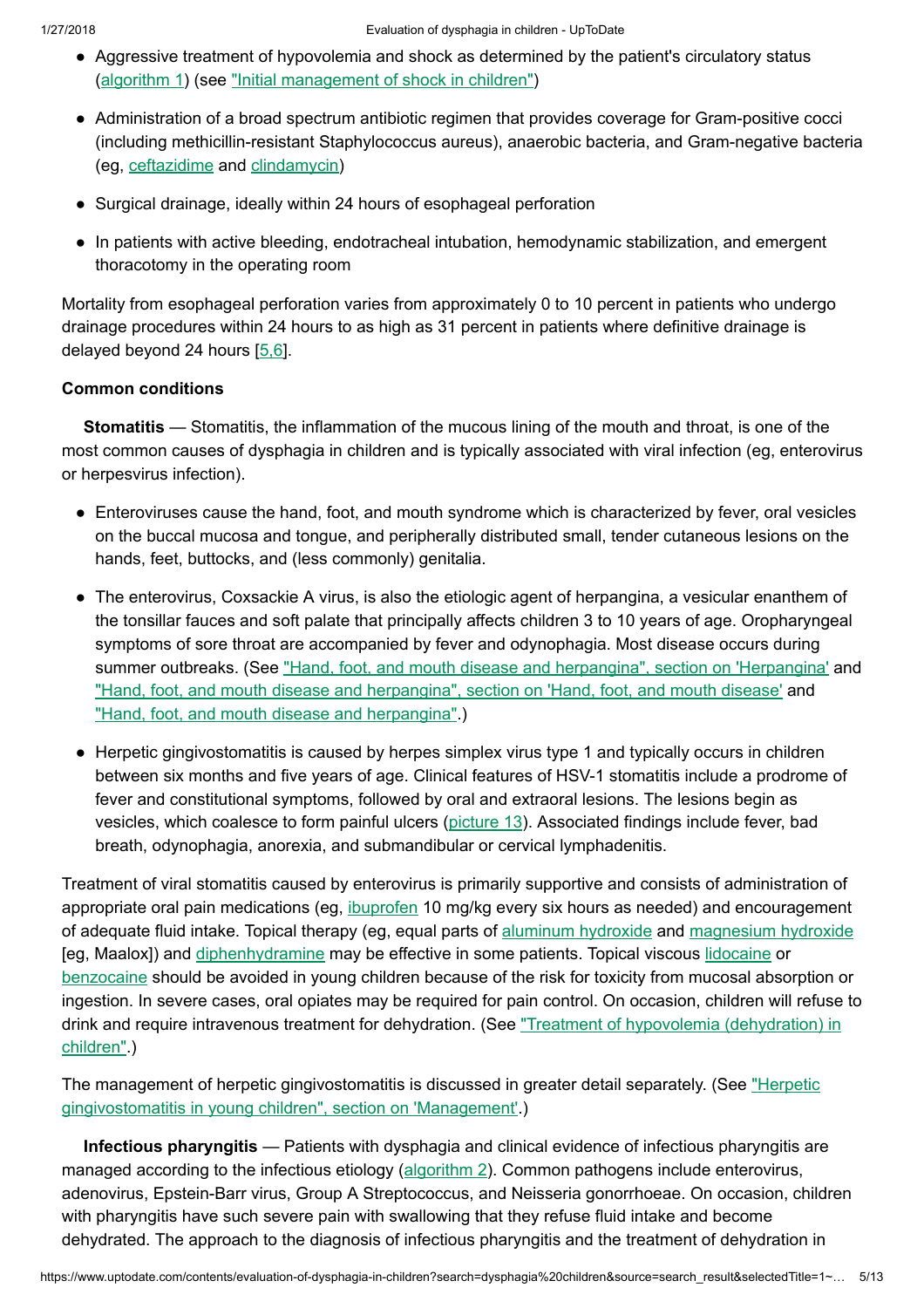children is discussed in greater detail separately. (See "Group A [streptococcal tonsillopharyngitis](https://www.uptodate.com/contents/group-a-streptococcal-tonsillopharyngitis-in-children-and-adolescents-clinical-features-and-diagnosis?source=see_link) in children and adolescents: [Clinical features](https://www.uptodate.com/contents/treatment-of-hypovolemia-dehydration-in-children?source=see_link) and diagnosis" and "Treatment of hypovolemia (dehydration) in children".)

Peritonsillar abscess — Children with peritonsillar abscess (PTA) have a severe sore throat (usually unilateral), fever, and a "hot potato" or muffled voice. Pooling of saliva or drooling may be present. Trismus, related to irritation and reflex spasm of the internal pterygoid muscle, occurs in nearly two-thirds of patients and helps to distinguish PTA from severe pharyngitis or tonsillitis. Although most children with PTA are adolescents, at times, it may present in younger children and be difficult to differentiate from [retropharyngeal abscess](https://www.uptodate.com/contents/peritonsillar-cellulitis-and-abscess?sectionName=EVALUATION&anchor=H6&source=see_link#H6) or epiglottitis, especially if drooling and trismus are present. (See "Peritonsillar cellulitis and abscess", section on 'Evaluation'.)

Examination findings consistent with PTA include an extremely swollen and fluctuant tonsil often with deviation of the uvula to the opposite side [\(picture](https://www.uptodate.com/contents/image?imageKey=ID%2F69943&topicKey=EM%2F6445&search=dysphagia+children&rank=1%7E150&source=see_link)  $14$ ). Alternatively, there may be visible swelling or bulging of the posterior soft palate near the tonsil, with palpable fullness and/or fluctuance.

Drainage, antimicrobial therapy, and supportive care are the cornerstones of management for peritonsillar abscess. (See "Peritonsillar cellulitis and abscess", section on ['Management'.](https://www.uptodate.com/contents/peritonsillar-cellulitis-and-abscess?sectionName=MANAGEMENT&anchor=H13&source=see_link#H13))

Esophagitis — Esophageal injury with inflammation and dysphagia most commonly occurs as a complication of gastroesophageal reflux ([picture](https://www.uptodate.com/contents/image?imageKey=EM%2F59503&topicKey=EM%2F6445&search=dysphagia+children&rank=1%7E150&source=see_link) 15). Medication-induced esophagitis (or "pill esophagitis"), esophageal infection, and eosinophilic esophagitis [\(picture](https://www.uptodate.com/contents/image?imageKey=EM%2F74737&topicKey=EM%2F6445&search=dysphagia+children&rank=1%7E150&source=see_link) 16) are additional etiologies to consider and are more likely in children with dysphagia and odynophagia. (See "Clinical manifestations and diagnosis of gastroesophageal reflux disease in children and adolescents", section on ['Clinical manifestations'.\)](https://www.uptodate.com/contents/clinical-manifestations-and-diagnosis-of-gastroesophageal-reflux-disease-in-children-and-adolescents?sectionName=CLINICAL+MANIFESTATIONS&anchor=H6&source=see_link#H6)

The typical patient with medication-induced esophagitis does not have a history of prior esophageal disease. Patients will often present with the sudden onset of odynophagia and retrosternal pain; the pain may be so severe that swallowing saliva is difficult. An adolescent with acute onset of heartburn or odynophagia in association with ingestion of tetracyclines [\(doxycycline](https://www.uptodate.com/contents/doxycycline-pediatric-drug-information?source=see_link) or [minocycline](https://www.uptodate.com/contents/minocycline-pediatric-drug-information?source=see_link)) that are frequently used for treatment of acne is a common scenario. In such cases, a clinical diagnosis may be made without the requirement for confirmatory endoscopy. (See ["Medication-induced](https://www.uptodate.com/contents/medication-induced-esophagitis?source=see_link) esophagitis".)

Infectious esophagitis is most commonly found in immunocompromised patients with human immunodeficiency virus or hematologic malignancies, although it may occasionally occur in immunocompetent hosts. Candidal esophagitis is most frequently identified. Other etiologies include Herpes simplex virus (type 1), Mycobacterium tuberculosis, Cryptosporidium, and Pneumocystis carinii [[7\]](https://www.uptodate.com/contents/evaluation-of-dysphagia-in-children/abstract/7). (See "Candida infections in children", section on ['Esophagitis'](https://www.uptodate.com/contents/candida-infections-in-children?sectionName=ESOPHAGITIS&anchor=H4&source=see_link#H4) and "Herpes simplex virus infection of the [esophagus".\)](https://www.uptodate.com/contents/herpes-simplex-virus-infection-of-the-esophagus?source=see_link)

Upper endoscopy provides the best means to definitely diagnose children with suspected esophagitis other than those with uncomplicated medication-induced esophagitis. Unlike esophageal pH monitoring studies, endoscopy permits visualization of the esophageal epithelium, histologic evaluation to establish the presence of other disorders (eg, eosinophilic or infectious esophagitis), and identification of the presence and severity of esophagitis as well as complications, such as strictures [\(picture](https://www.uptodate.com/contents/image?imageKey=EM%2F64024&topicKey=EM%2F6445&search=dysphagia+children&rank=1%7E150&source=see_link) 17) or Barrett's esophagus. (See ["Clinical manifestations](https://www.uptodate.com/contents/clinical-manifestations-and-diagnosis-of-eosinophilic-esophagitis?source=see_link) and diagnosis of eosinophilic esophagitis" and "Clinical manifestations and diagnosis of [gastroesophageal reflux](https://www.uptodate.com/contents/clinical-manifestations-and-diagnosis-of-gastroesophageal-reflux-disease-in-children-and-adolescents?sectionName=Endoscopy+and+histology&anchor=H9&source=see_link#H9) disease in children and adolescents", section on 'Endoscopy and histology'.)

Dystonic reaction — Dysphagia may occur as part of a dystonic reaction to certain medications, including typical antipsychotics (eg, Thorazine, [haloperidol\)](https://www.uptodate.com/contents/haloperidol-pediatric-drug-information?source=see_link), anticonvulsants (eg, [carbamazepine](https://www.uptodate.com/contents/carbamazepine-pediatric-drug-information?source=see_link), [phenytoin\)](https://www.uptodate.com/contents/phenytoin-pediatric-drug-information?source=see_link), and antiemetics (eg, [metoclopramide,](https://www.uptodate.com/contents/metoclopramide-pediatric-drug-information?source=see_link) [promethazine\)](https://www.uptodate.com/contents/promethazine-pediatric-drug-information?source=see_link). The reaction causes acute spasm of multiple muscle groups, including oropharyngeal muscle spasm. Patients may also manifest a fixed upper gaze (oculogyric crisis), neck twisting, grimace, clenched jaw, and dysarthria. Dystonic reactions that are drug-induced can be treated with [diphenhydramine](https://www.uptodate.com/contents/diphenhydramine-pediatric-drug-information?source=see_link) or [benztropine](https://www.uptodate.com/contents/benztropine-benzatropine-pediatric-drug-information?source=see_link). (See "First generation (Typical) antipsychotic medication poisoning", section on 'Acute [extrapyramidal syndromes'.\)](https://www.uptodate.com/contents/first-generation-typical-antipsychotic-medication-poisoning?sectionName=Acute+extrapyramidal+syndromes&anchor=H13&source=see_link#H13)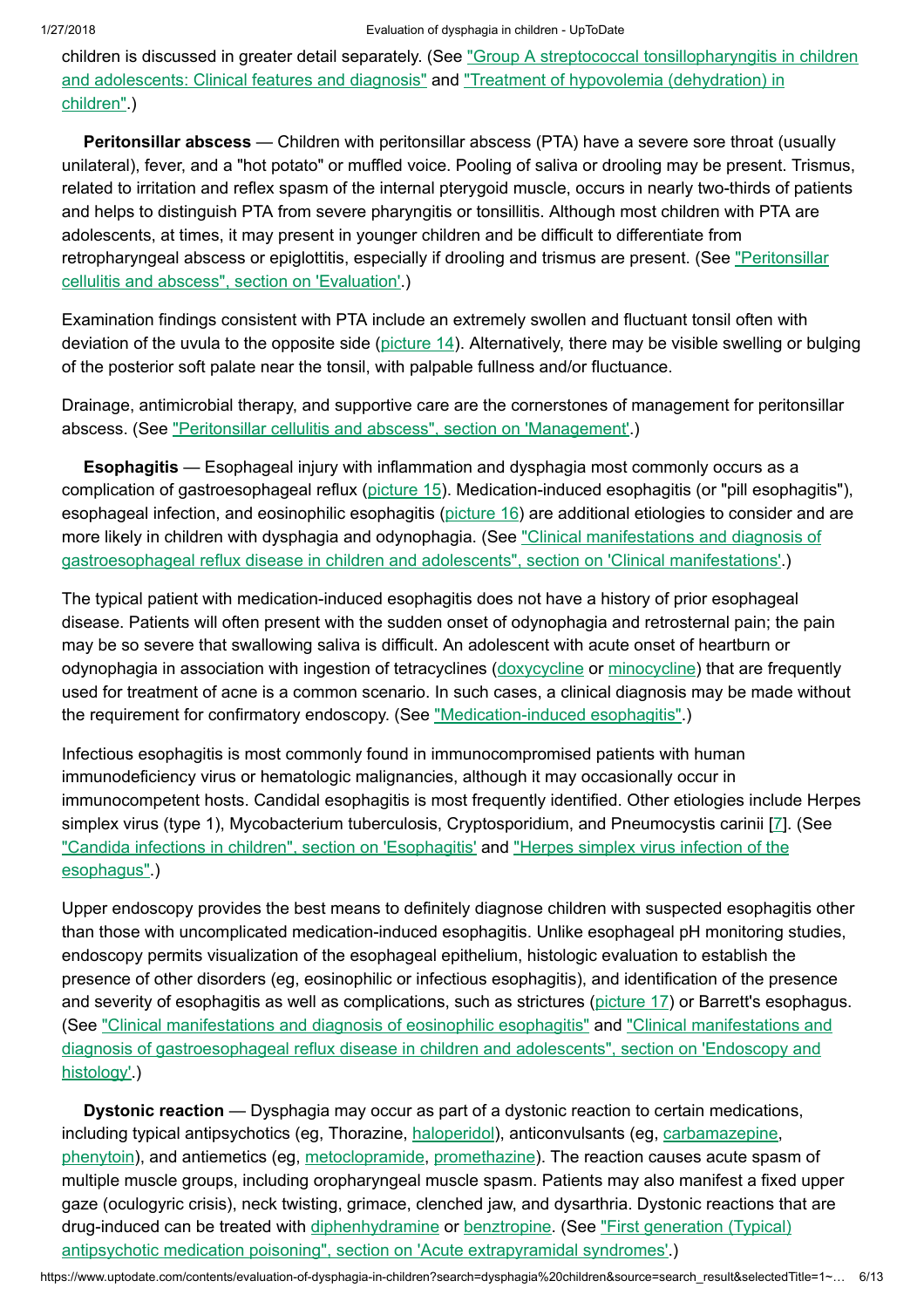Oropharyngeal trauma — Penetrating oropharyngeal wounds in children typically result from low force mechanisms and usually heal spontaneously with no sequelae. Rarely, internal carotid artery (ICA) injury with neurologic deficit or deep space neck infection with drooling and dysphagia may complicate oropharyngeal trauma involving the lateral aspect of the palate. (See ["Oropharyngeal trauma](https://www.uptodate.com/contents/oropharyngeal-trauma-in-children?source=see_link) in children".)

Intentional trauma to the posterior oropharynx of a nonverbal child by the caregiver to induce hematemesis has been described as a form of Munchausen syndrome by proxy. (See ["Medical child](https://www.uptodate.com/contents/medical-child-abuse-munchausen-syndrome-by-proxy?source=see_link) abuse (Munchausen syndrome by proxy)".)

Achalasia — Dysphagia for solids (91 percent) and liquids (85 percent) is the primary clinical feature of achalasia [\(image](https://www.uptodate.com/contents/image?imageKey=GAST%2F53672&topicKey=EM%2F6445&search=dysphagia+children&rank=1%7E150&source=see_link) 4). An association with adrenal glucocorticoid deficiency and alacrima (triple A syndrome or Allgrove syndrome) has been described in children with achalasia. (See "Causes and clinical manifestations of primary [adrenal insufficiency](https://www.uptodate.com/contents/causes-and-clinical-manifestations-of-primary-adrenal-insufficiency-in-children?sectionName=Triple+A+syndrome&anchor=H623801659&source=see_link#H623801659) in children", section on 'Triple A syndrome'.)

A contrast swallow is the primary screening test when achalasia is suspected on clinical grounds. The diagnostic accuracy of contrast swallow for achalasia is approximately 95 percent. Patients who have clinical and radiographic findings suggestive of achalasia require manometric and endoscopic evaluation to confirm the diagnosis. (See "Achalasia: Pathogenesis, [clinical manifestations,](https://www.uptodate.com/contents/achalasia-pathogenesis-clinical-manifestations-and-diagnosis?source=see_link) and diagnosis".)

### Other conditions

• Rheumatic disease – Gastrointestinal involvement is found in 30 to 74 percent of children with juvenile systemic sclerosis (scleroderma [JSSc]). Radiological and functional studies of the GI tract often demonstrate abnormalities, such as gastroesophageal reflux and esophageal dysmotility, even in the absence of symptoms. Manometry and intraesophageal 24-hour pH monitoring are sensitive indicators of diminished lower esophageal sphincter tone and gastroesophageal reflux. (See "Juvenile systemic sclerosis (scleroderma)", section on 'Organ involvement' and ["Gastrointestinal manifestations](https://www.uptodate.com/contents/gastrointestinal-manifestations-of-systemic-sclerosis-scleroderma?source=see_link) of systemic sclerosis (scleroderma)".)

In children with juvenile dermatomyositis, weakness of the palate and cricopharyngeal muscle may result in dysphagia, a nasal voice, tracheal aspiration, and reflux of food into the nasopharynx. Involvement of the upper esophagus can lead to dysphagia for solids and liquids. Dysphagia may also result from weakness of striated muscle in the lower third of the esophagus with esophageal reflux and esophageal dysmotility [[8\]](https://www.uptodate.com/contents/evaluation-of-dysphagia-in-children/abstract/8). (See "Juvenile dermatomyositis and polymyositis: Epidemiology, pathogenesis, and [clinical manifestations",](https://www.uptodate.com/contents/juvenile-dermatomyositis-and-polymyositis-epidemiology-pathogenesis-and-clinical-manifestations?sectionName=Muscle+weakness&anchor=H515392874&source=see_link#H515392874) section on 'Muscle weakness'.)

Children with juvenile idiopathic arthritis may rarely develop dysphagia caused by cricoarytenoid arthritis [[9\]](https://www.uptodate.com/contents/evaluation-of-dysphagia-in-children/abstract/9).

- Myasthenia gravis Myasthenia gravis occurs very rarely in older children and adolescents. Although most patients with myasthenia gravis present with ocular symptoms of ptosis and/or diplopia, about 15 percent of patients demonstrate bulbar symptoms, including dysphagia. Imminent risk of aspiration may produce a "myasthenic crisis." Nasal regurgitation, particularly of liquids, may occur due to palatal weakness. (See ["Clinical manifestations](https://www.uptodate.com/contents/clinical-manifestations-of-myasthenia-gravis?source=see_link) of myasthenia gravis" and ["Myasthenic](https://www.uptodate.com/contents/myasthenic-crisis?source=see_link) crisis".)
- Crohn disease In children with Crohn disease, esophageal involvement is present histologically in 18 to 43 percent of patients and may cause dysphagia and odynophagia. This condition is primarily seen in children with advanced ileocolonic disease. Acid suppression therapy (eg, [omeprazole\)](https://www.uptodate.com/contents/omeprazole-pediatric-drug-information?source=see_link) may provide symptomatic relief. Corticosteroid therapy may temporarily resolve inflammation. However, recurrence of disease after tapering of corticosteroid therapy commonly occurs [\[10](https://www.uptodate.com/contents/evaluation-of-dysphagia-in-children/abstract/10)].
- Thyroid enlargement Enlarging thyroid lobes usually grow outward because of their location in the anterior neck in front of the trachea, covered only by thin muscles, subcutaneous tissue, and skin. As a result of this outward growth, even very large goiters may not compress the trachea or impinge on the great vessels lateral to the lobes. However, in patients with substantial enlargement of one lobe or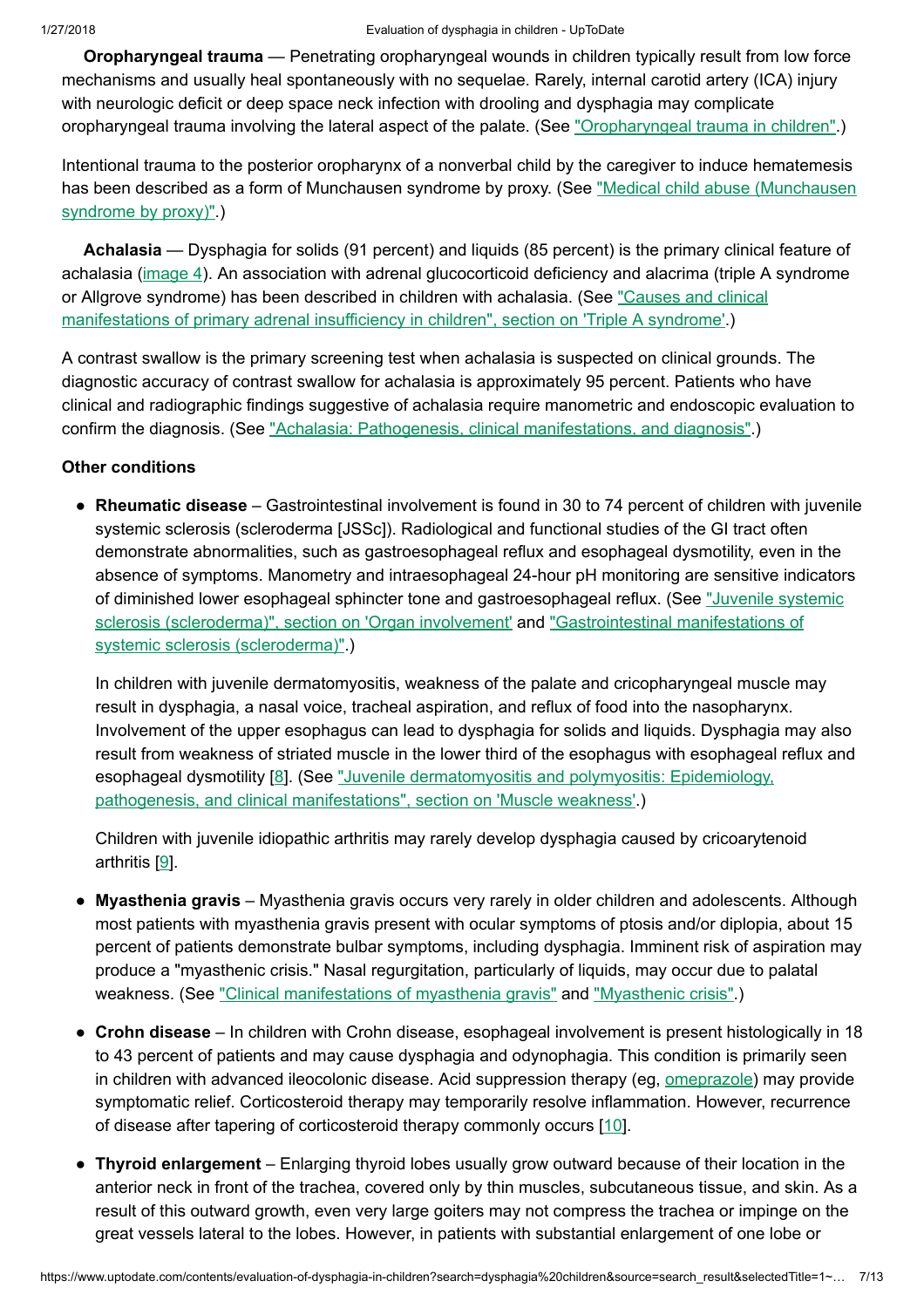asymmetric enlargement of both lobes, the trachea, esophagus, or blood vessels may be displaced or, less often, compressed. Bilateral lobar enlargement, especially if the goiter extends posterior to the trachea, may cause either compression or concentric narrowing of the trachea or compression of the esophagus or jugular veins. Dysphagia is less common than respiratory distress because of the posterior position of the esophagus relative to the trachea. (See ["Clinical presentation](https://www.uptodate.com/contents/clinical-presentation-and-evaluation-of-goiter-in-adults?sectionName=Obstructive+symptoms&anchor=H6514262&source=see_link#H6514262) and evaluation of goiter in adults", section on 'Obstructive symptoms'.)

Among the various causes of thyroid enlargement in children, acute suppurative thyroiditis is most commonly associated with dysphagia. (See ["Congenital and](https://www.uptodate.com/contents/congenital-and-acquired-goiter-in-children?sectionName=Acute+suppurative+thyroiditis&anchor=H17&source=see_link#H17) acquired goiter in children", section on 'Acute suppurative thyroiditis'.)

- Esophageal tumor Adenocarcinoma or leiomyoma of the esophagus are extremely rare causes of dysphagia for solids greater than liquids in children [\[11,12\]](https://www.uptodate.com/contents/evaluation-of-dysphagia-in-children/abstract/11,12).
- Vascular ring or extrinsic compression Vascular anomalies of the aortic arch with an encircling ring around the esophagus may rarely cause dysphagia in children. These anatomic anomalies usually present as respiratory distress in an infant less than one year of age. Dysphagia, vomiting, and feeding difficulty are also common. (See "Vascular rings and slings", section on ['Clinical manifestations'](https://www.uptodate.com/contents/vascular-rings-and-slings?sectionName=CLINICAL+MANIFESTATIONS&anchor=H11&source=see_link#H11).)

Extrinsic compression from mediastinal or chest tumors (eg, lymphoma) may rarely compromise esophageal motility. However, these tumors are most notable for causing respiratory distress, stridor, wheezing, and/or anxiety, especially when the patient is in a supine position, and for complicating airway management in patients with respiratory failure. Patients with stridor, obstructive upper airway swelling, or cerebral edema caused by superior vena cava syndrome warrant emergency radiotherapy and/or vascular stenting. (See ["Malignancy-related](https://www.uptodate.com/contents/malignancy-related-superior-vena-cava-syndrome?sectionName=TREATMENT&anchor=H18&source=see_link#H18) superior vena cava syndrome", section on 'Treatment'.)

• Globus sensation – Globus sensation is defined as an intermittent feeling of a lump or foreign body in the throat that occurs between meals, has lasted for at least six months, and is not associated with gastroesophageal reflux or esophageal motility disorders. In addition, patients with globus sensation do not have true dysphagia. Although common in adults, globus sensation is rare in children and warrants appropriate diagnostic evaluation to exclude the presence of a true foreign body or other esophageal pathology. (See "Globus [sensation",](https://www.uptodate.com/contents/globus-sensation?sectionName=DIAGNOSIS&anchor=H9&source=see_link#H9) section on 'Diagnosis'.)

EVALUATION — The initial evaluation of children with signs and symptoms of dysphagia must begin with a rapid assessment of respiratory status to identify those who need resuscitation.

Conditions that require immediate intervention include the following:

- Complete upper airway obstruction
- Rapidly progressing partial airway obstruction
- Respiratory failure
- Mediastinal mass with tracheal impingement

Priorities for these patients include providing supplemental oxygen, support of breathing, and definitive airway management. (See "Basic airway [management](https://www.uptodate.com/contents/basic-airway-management-in-children?source=see_link) in children" and "The difficult [pediatric](https://www.uptodate.com/contents/the-difficult-pediatric-airway?source=see_link) airway" and "Emergency [endotracheal intubation](https://www.uptodate.com/contents/emergency-endotracheal-intubation-in-children?source=see_link) in children".)

History — An accurate and complete history should suggest the diagnosis in the majority of patients. Key historical information includes:

- Witnessed foreign body ingestion (or missing small foreign bodies or button batteries)
- Known or suspected caustic ingestion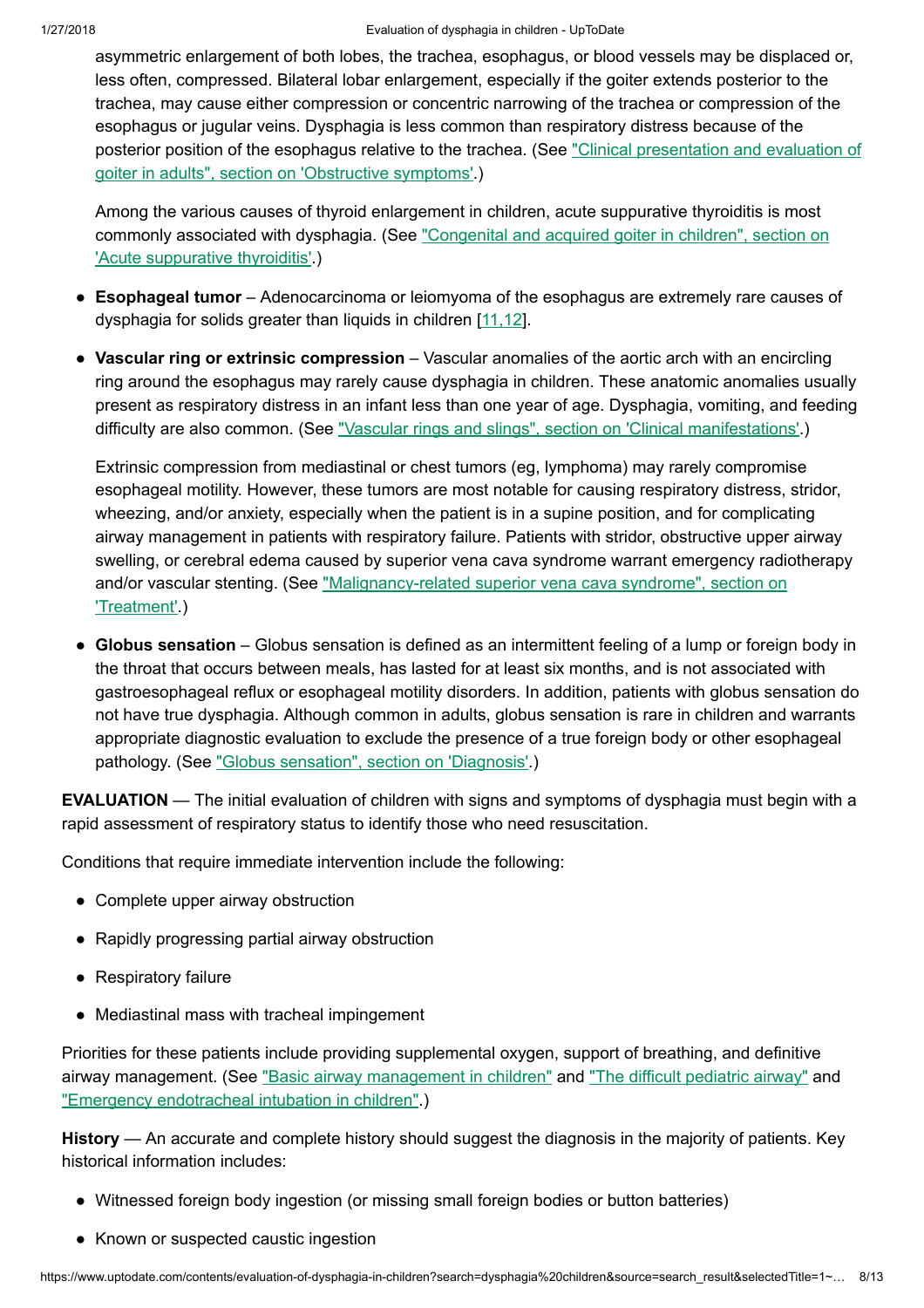- Aphonia
- Presence of fever, especially with oral lesions, drooling, sore throat, trismus, or stiff neck
- Erythema multiforme rash or desquamation with mucous membrane changes in patients with risk factors for Stevens-Johnson syndrome or toxic [epidermal necrolysis](https://www.uptodate.com/contents/image?imageKey=EM%2F76141&topicKey=EM%2F6445&search=dysphagia+children&rank=1%7E150&source=see_link) [\(picture](https://www.uptodate.com/contents/image?imageKey=EM%2F73805&topicKey=EM%2F6445&search=dysphagia+children&rank=1%7E150&source=see_link) 3 and [picture](https://www.uptodate.com/contents/image?imageKey=ALLRG%2F67632&topicKey=EM%2F6445&search=dysphagia+children&rank=1%7E150&source=see_link) 4 and picture 5 and [picture](https://www.uptodate.com/contents/image?imageKey=ALLRG%2F66134&topicKey=EM%2F6445&search=dysphagia+children&rank=1%7E150&source=see_link) 6) (see ['Stevens-Johnson](https://www.uptodate.com/contents/evaluation-of-dysphagia-in-children?search=dysphagia%20children&source=search_result&selectedTitle=1~150&usage_type=default&display_rank=1#H6) syndrome' above)
- Type of dysphagia:
	- Dysphagia for solids more than liquids suggests some degree of esophageal obstruction (eg, foreign body, food bolus, esophageal tumor [rare], vascular ring [rare])
	- Dysphagia that is equal for solids and liquids suggests esophageal dysmotility
- Pain exacerbated by eating suggesting gastroesophageal reflux and/or esophagitis
- Substernal pain after taking an oral medication, especially [tetracycline](https://www.uptodate.com/contents/tetracycline-pediatric-drug-information?source=see_link) antibiotics (eg, [doxycycline](https://www.uptodate.com/contents/doxycycline-pediatric-drug-information?source=see_link))
- Symptoms of cranial nerve weakness, including vision changes, ptosis, nasal regurgitation of food or liquid with swallowing
- Prior history of rheumatic disease, Crohn disease, or chronic neurologic impairment (eg, cerebral palsy, traumatic brain injury)

Physical examination — The child with dysphagia should undergo a thorough general physical examination, initially focusing on the patient's cardiopulmonary status. Signs suggesting upper airway obstruction and/or serious respiratory distress include:

- New onset of drooling
- Stridor
- Suprasternal retractions
- Inability to speak (aphonia)
- Hot potato voice
- Tachypnea
- Cyanosis or low oxygen saturation by pulse oximetry
- Worsening respiratory status in the supine position indicating a mediastinal mass

Evidence of respiratory distress should be treated promptly. Assurance of a secure and stable airway should precede attempts to examine the oropharynx or to remove a foreign body ([algorithm](https://www.uptodate.com/contents/image?imageKey=EM%2F55990&topicKey=EM%2F6445&search=dysphagia+children&rank=1%7E150&source=see_link) 3 and [algorithm](https://www.uptodate.com/contents/image?imageKey=EM%2F54996&topicKey=EM%2F6445&search=dysphagia+children&rank=1%7E150&source=see_link) 4).

In the stable dysphagic patient, inspection of the oral cavity, pharynx, and neck may reveal a cyst, mass, localized infection, or inflammatory cause for dysphagia. Specific findings are discussed in the conditions described above.

The pulmonary examination may also detect signs of aspiration, including rales, rhonchi, decreased breath sounds, expiratory wheezing, or hoarse voice.

Neurologic examination may reveal an altered level of arousal from an underlying brain injury or depressed sensorium from drugs or infection that may limit effective swallowing. Examination of the cranial nerves, particularly V, VII, IX, X, and XII, may reveal deficits that negatively impact swallowing.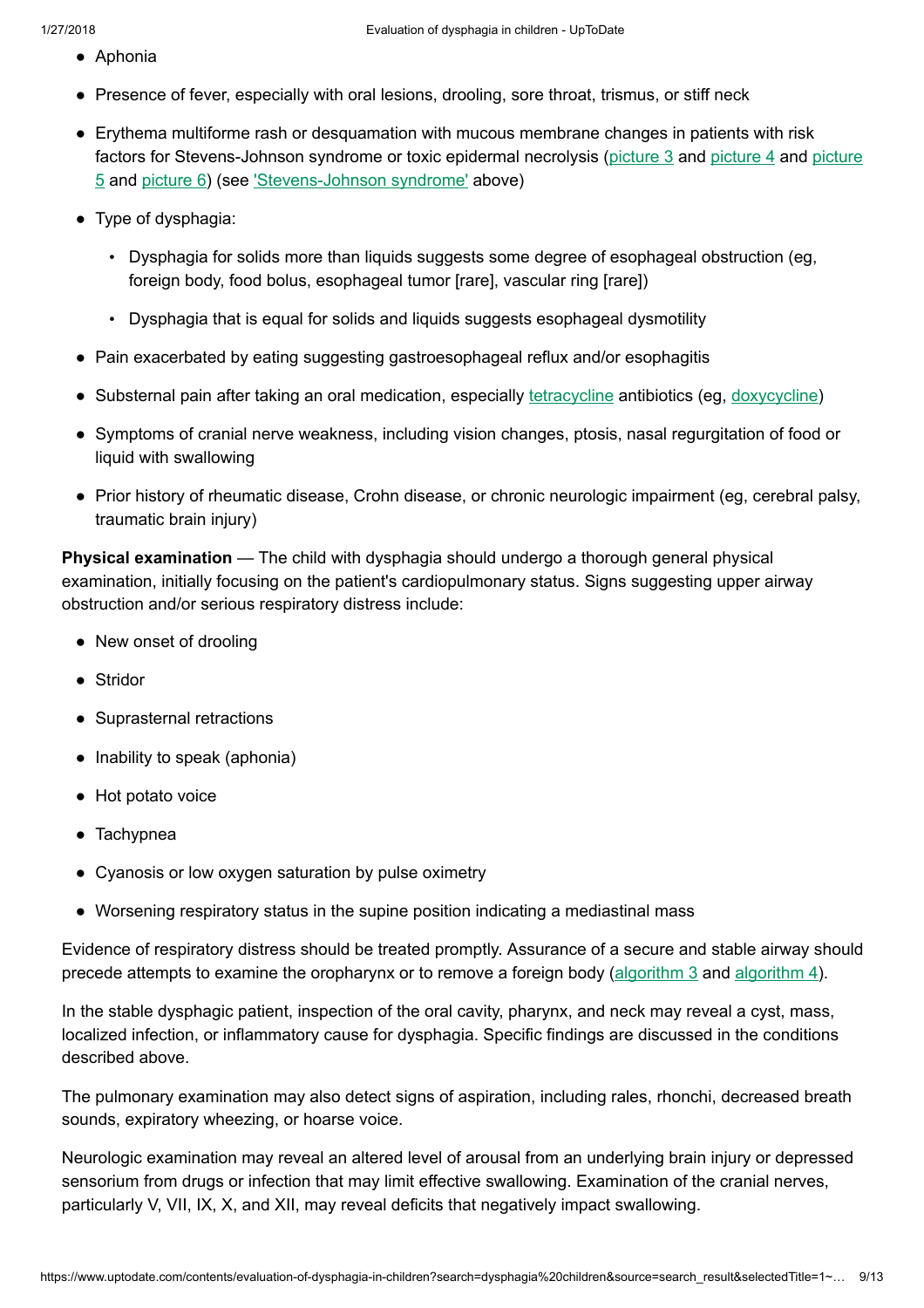Evaluation of muscle tone, strength, and reflexes is important to identify other neuromuscular causes of dysphagia.

Ancillary studies — The older child with an acute onset of dysphagia requires an urgent approach to diagnosis. In most patients, a history and physical examination will identify the most likely etiology. Additional studies provide confirmation of the clinical diagnosis.

Laboratory studies — The clinician should obtain a complete blood count and appropriate cultures based on the suspected infectious etiology in the febrile child with dysphagia.

Whether or not to obtain other studies (eg, electrolytes, blood gas measurements) depends on the respiratory and hydration status of the individual patient.

Imaging — Radiographic evaluation of the dysphagic child typically includes:

- AP and lateral plain films of the airway and soft tissues of the neck, looking for evidence of a foreign body, mass, airway impingement, air in the retropharyngeal region or subcutaneous tissues, epiglottitis, tracheitis, or other abnormality.
- AP and lateral chest radiograph to identify signs of aspiration pneumonia, congenital heart disease, subcutaneous air from mediastinitis, mediastinal mass, or, as in the patient with achalasia, dilated esophagus with air-fluid levels.
- In addition to plain radiographs, children with witnessed or highly suspected radiolucent foreign bodies and dysphagia should undergo fluoroscopic contrast studies (eg, [barium](https://www.uptodate.com/contents/barium-drug-information?source=see_link) swallow) or endoscopy. Once identified, timing of esophageal foreign body removal depends on the location of obstruction and degree of symptoms. (See "Foreign bodies of the esophagus and [gastrointestinal tract](https://www.uptodate.com/contents/foreign-bodies-of-the-esophagus-and-gastrointestinal-tract-in-children?sectionName=APPROACHES+FOR+SPECIFIC+TYPES+OF+FOREIGN+BODIES&anchor=H15&source=see_link#H15) in children", section on 'Approaches for specific types of foreign bodies' and "Emergency evaluation of acute upper airway obstruction in children", section on 'Determining the cause of upper airway [obstruction'.\)](https://www.uptodate.com/contents/emergency-evaluation-of-acute-upper-airway-obstruction-in-children?sectionName=Determining+the+cause+of+upper+airway+obstruction&anchor=H35&source=see_link#H35)

Computed tomography (CT) scan of the neck or chest provides confirmation of diseases, such as retropharyngeal abscess and mediastinitis, suggested by clinical evaluation and plain radiographs.

Patients with evidence of increased intracranial pressure or focal neurologic signs suggesting a brain abscess or tumor should receive a head CT.

Although cervical ultrasonography has been used to identify abnormalities with the tissues and function of the palate, tongue, and floor of the mouth, it is less useful than contrast studies for assessing airway problems and aspiration.

Ultrasound of the chest in an upright position can identify whether a mediastinal mass is solid or liquid and avoids patient decompensation associated with the supine position necessary for chest CT in patients with superior cava syndrome. However, US often does not provide a definitive diagnosis.

Other diagnostic studies — Upper endoscopy is an essential procedure in patients who have ingested a caustic agent or have evidence of an obstructing foreign body. Optimal timing of endoscopy depends on the clinical setting. (See "Caustic [esophageal injury](https://www.uptodate.com/contents/caustic-esophageal-injury-in-children?sectionName=INITIAL+EVALUATION&anchor=H8&source=see_link#H8) in children", section on 'Initial evaluation' and "Airway foreign bodies in children", section on 'Evaluation'.)

Upper endoscopy and bronchoscopy are emergently indicated in patients with mediastinitis. (See ['Esophageal perforation'](https://www.uptodate.com/contents/evaluation-of-dysphagia-in-children?search=dysphagia%20children&source=search_result&selectedTitle=1~150&usage_type=default&display_rank=1#H16) above.)

Elective upper gastrointestinal endoscopy and manometry are typically performed to confirm achalasia and esophagitis.

APPROACH — The approach to children with dysphagia is provided in the [algorithm](https://www.uptodate.com/contents/image?imageKey=EM%2F75648&topicKey=EM%2F6445&search=dysphagia+children&rank=1%7E150&source=see_link)s (algorithm 5A and [algorithm](https://www.uptodate.com/contents/image?imageKey=EM%2F63998&topicKey=EM%2F6445&search=dysphagia+children&rank=1%7E150&source=see_link) 5B). Evaluation and management is strongly determined by the presence of respiratory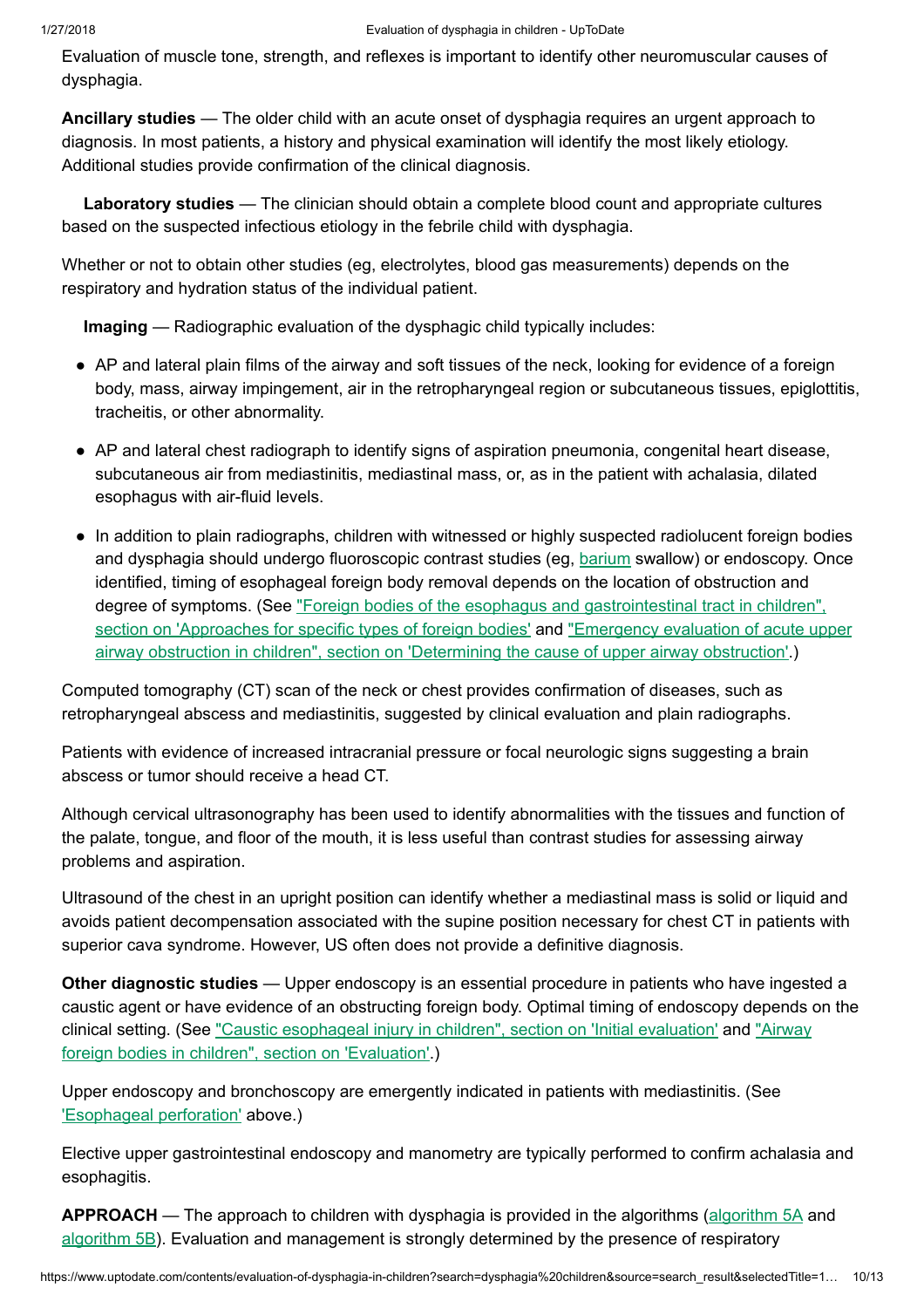compromise, fever, and clinical findings.

Respiratory compromise — Children with cyanosis or respiratory distress should receive 100 percent oxygen, and receive no oral intake until fully evaluated and clinically stable.

Children with life-threatening upper airway obstruction require assessment and treatment as presented in the algorithms ([algorithm](https://www.uptodate.com/contents/image?imageKey=EM%2F55990&topicKey=EM%2F6445&search=dysphagia+children&rank=1%7E150&source=see_link) 3 and [algorithm](https://www.uptodate.com/contents/image?imageKey=EM%2F54996&topicKey=EM%2F6445&search=dysphagia+children&rank=1%7E150&source=see_link) 4).

Children with evidence of respiratory failure should receive support of breathing with bag-valve-mask ventilation and undergo [endotracheal intubation](https://www.uptodate.com/contents/emergency-endotracheal-intubation-in-children?source=see_link) [\(table](https://www.uptodate.com/contents/image?imageKey=EM%2F51456&topicKey=EM%2F6445&search=dysphagia+children&rank=1%7E150&source=see_link) 3). (See "Emergency endotracheal intubation in children" and "Rapid sequence intubation (RSI) outside the operating room in children: [Approach"](https://www.uptodate.com/contents/rapid-sequence-intubation-rsi-outside-the-operating-room-in-children-approach?source=see_link).)

Dysphagia with fever — The clinician should evaluate these patients for oropharyngeal, parapharyngeal, and upper airway infection, in particular ([algorithm](https://www.uptodate.com/contents/image?imageKey=EM%2F75648&topicKey=EM%2F6445&search=dysphagia+children&rank=1%7E150&source=see_link) 5A). Other diagnoses, such as mediastinitis, are also possible.

- Epiglottitis manifests as aphonia, drooling, and severe respiratory distress with signs of upper airway obstruction.
- Trismus and unilateral peritonsillar swelling with a hot potato (muffled, hypernasal) voice identifies peritonsillar abscess.
- Drooling, lateral neck pain and/or pain with neck extension suggests retropharyngeal or parapharyngeal infection.
- Fever, severe substernal pain, crepitus, and/or shock after a caustic ingestion, chronic esophageal foreign body, or esophageal procedure are manifestations of esophageal perforation with mediastinitis.
- Severe trismus, opisthotonos, and myotonia worsened by loud noise in an unimmunized or underimmunized child is diagnostic for tetanus. The presence of fever may be variable.
- The presence of a pseudomembrane on oropharyngeal examination suggests diphtheria.
- Exudative tonsillitis with pain on swallowing indicates acute pharyngitis.
- Painful mucosal ulcers are characteristic for stomatitis or Stevens-Johnson syndrome. The presence of fever may be variable.
- Acute thyroid enlargement with respiratory compromise is seen in patients with acute suppurative thyroiditis. The presence of fever may be variable.

Infections, such as poliomyelitis, meningitis, encephalitis, or cerebral abscess, may cause neurologic dysfunction (cranial nerve palsy or altered mental status) with impairment of swallowing.

Patients with impaired swallowing from a chronic neurologic disorder (eg, cerebral palsy, traumatic brain injury) require assessment for aspiration pneumonia.

Dysphagia without fever — Although typically evident from the history, an acute onset of dysphagia in an otherwise healthy child should raise suspicion for an esophageal foreign body, caustic ingestion, or thermal esophageal burn ([algorithm](https://www.uptodate.com/contents/image?imageKey=EM%2F63998&topicKey=EM%2F6445&search=dysphagia+children&rank=1%7E150&source=see_link) 5B). Clinical features that identify other etiologies in the afebrile child with dysphagia include:

- Oral bleeding, puncture wound, or laceration (oropharyngeal trauma).
- Intermittent dysphagia in association with oculogyric crisis, dysarthria, trismus, or torticollis (dystonic reaction).
- Odynophagia exacerbated by eating or certain oral medications (eg, [doxycycline](https://www.uptodate.com/contents/doxycycline-pediatric-drug-information?source=see_link)) (esophagitis).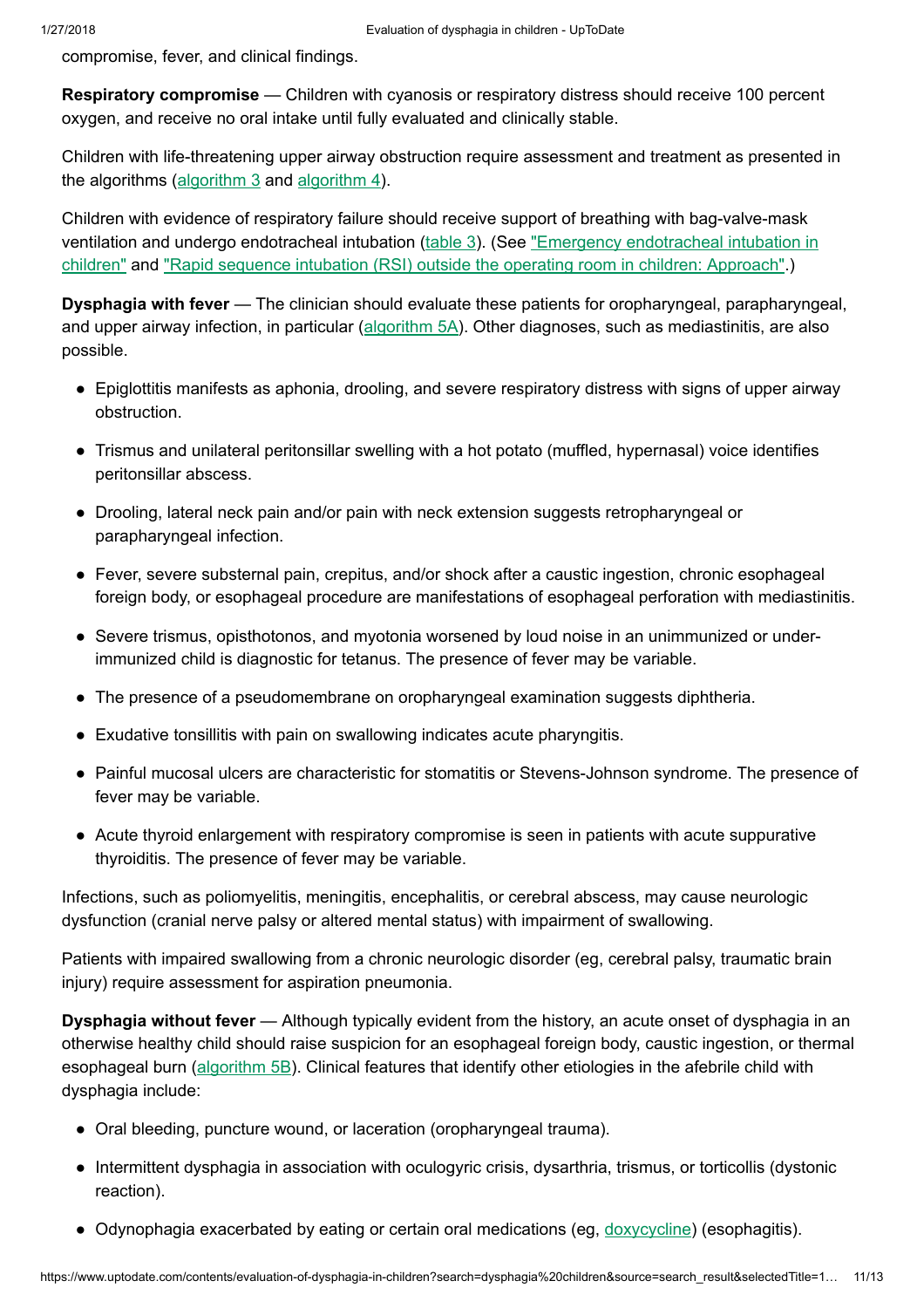- Skin changes, arthritis, and rash characteristic of rheumatic disease (juvenile systemic sclerosis, dermatomyositis).
- Ptosis, bulbar weakness exacerbated by eating (eg, botulism, myasthenia gravis).
- Cranial nerve dysfunction in association with visual disturbance, ataxia, and/or headache (central nervous system tumor).
- Dysphagia for solids more than liquids in association with an esophageal obstruction (eg, foreign body, food bolus, esophageal tumor [rare], vascular ring [rare]).
- Dysphagia for solids and liquids in association with abnormal esophageal motility on **[barium](https://www.uptodate.com/contents/barium-drug-information?source=see_link)** swallow and/or manometry (achalasia).
- Dysphagia with no apparent anatomic or physiologic cause (globus sensation).

# SUMMARY

- The initial evaluation of children with signs and symptoms of dysphagia must begin with a rapid assessment of respiratory status to identify those who need resuscitation. Conditions that require immediate intervention include the following (see ['Evaluation'](https://www.uptodate.com/contents/evaluation-of-dysphagia-in-children?search=dysphagia%20children&source=search_result&selectedTitle=1~150&usage_type=default&display_rank=1#H33) above):
	- Complete upper airway obstruction
	- Rapidly progressing partial airway obstruction
	- Respiratory failure
	- Mediastinal mass with tracheal impingement

Priorities for these patients include providing supplemental oxygen, support of breathing, and definitive airway management ([algorithm](https://www.uptodate.com/contents/image?imageKey=EM%2F54996&topicKey=EM%2F6445&search=dysphagia+children&rank=1%7E150&source=see_link) 3 and algorithm 4).

- An accurate and complete history should suggest the diagnosis in the majority of patients ([table](https://www.uptodate.com/contents/image?imageKey=EM%2F73934&topicKey=EM%2F6445&search=dysphagia+children&rank=1%7E150&source=see_link) 1). (See ['History'](https://www.uptodate.com/contents/evaluation-of-dysphagia-in-children?search=dysphagia%20children&source=search_result&selectedTitle=1~150&usage_type=default&display_rank=1#H34) above and ['Differential diagnosis'](https://www.uptodate.com/contents/evaluation-of-dysphagia-in-children?search=dysphagia%20children&source=search_result&selectedTitle=1~150&usage_type=default&display_rank=1#H3) above.)
- Evaluation and management is strongly determined by the presence of respiratory compromise, fever, ●and clinical findings as shown in the algorithms [\(algorithm](https://www.uptodate.com/contents/image?imageKey=EM%2F75648%7EEM%2F63998&topicKey=EM%2F6445&search=dysphagia+children&rank=1%7E150&source=see_link) 5A-B). (See ['Approach'](https://www.uptodate.com/contents/evaluation-of-dysphagia-in-children?search=dysphagia%20children&source=search_result&selectedTitle=1~150&usage_type=default&display_rank=1#H40) above.)

Use of UpToDate is subject to the [Subscription](https://www.uptodate.com/legal/license) and License Agreement.

### **REFERENCES**

- 1. Hudson S, Sampson C, Muntz HR, et al. Foreign body impaction as presentation of eosinophilic esophagitis. [Otolaryngol Head](https://www.uptodate.com/contents/evaluation-of-dysphagia-in-children/abstract/1) Neck Surg 2013; 149:679.
- 2. Benfer KA, Weir KA, Bell KL, et al. [Oropharyngeal dysphagia](https://www.uptodate.com/contents/evaluation-of-dysphagia-in-children/abstract/2) and gross motor skills in children with cerebral palsy. Pediatrics 2013; 131:e1553.
- 3. Brinster CJ, Singhal S, Lee L, et al. Evolving options in the management of [esophageal perforation.](https://www.uptodate.com/contents/evaluation-of-dysphagia-in-children/abstract/3) Ann Thorac Surg 2004; 77:1475.
- 4. Peng L, Quan X, Zongzheng J, et al. Videothoracoscopic drainage for [esophageal perforation](https://www.uptodate.com/contents/evaluation-of-dysphagia-in-children/abstract/4) with mediastinitis in children. J Pediatr Surg 2006; 41:514.
- 5. White RK, Morris DM. Diagnosis and management of [esophageal perforations.](https://www.uptodate.com/contents/evaluation-of-dysphagia-in-children/abstract/5) Am Surg 1992; 58:112.
- 6. Wright CD, Mathisen DJ, Wain JC, et al. Reinforced primary repair of thoracic [esophageal perforation.](https://www.uptodate.com/contents/evaluation-of-dysphagia-in-children/abstract/6) Ann Thorac Surg 1995; 60:245.